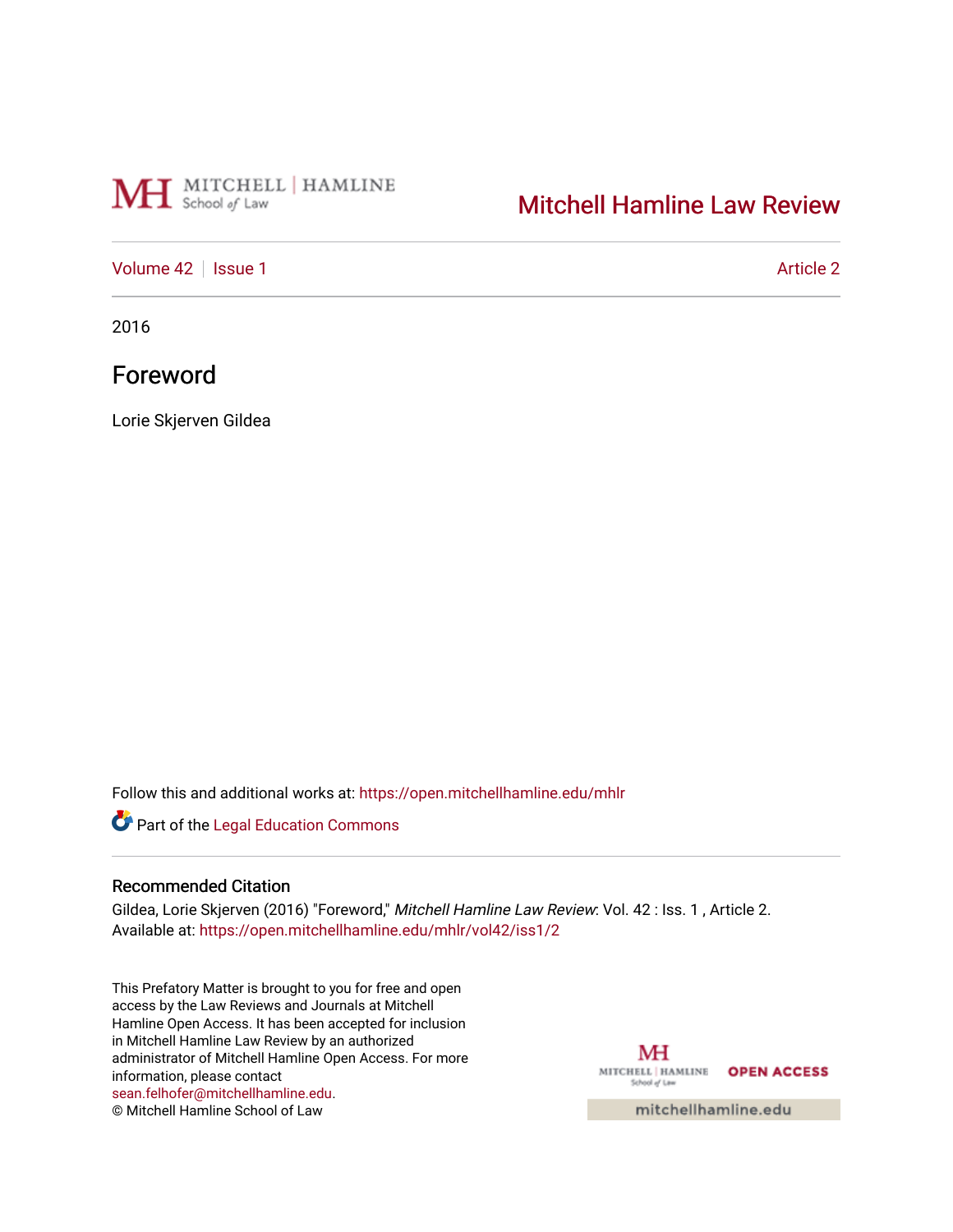#### **FOREWORD**

## Hon. Lorie Skjerven Gildea†

For more than 150 combined years, Hamline University School of Law and William Mitchell College of Law have left an indelible mark on Minnesota's legal community.

Graduates of these institutions reached the highest halls of power, litigated the most complex of cases, served our criminal justice system as both accomplished prosecutors and successful defense attorneys, became well-respected judges and scholars, and volunteered countless hours providing legal aid to those in need.

These institutions embraced innovative and flexible approaches to delivering legal education, opening the door to nontraditional law students and broadening the diversity of experience in the legal profession. By maintaining a focus on experiential learning and giving students extensive opportunities to gain realworld experience, they prepared generations of attorneys for the complex and unique challenges that come with a career in the law.

Just as these distinguished institutions helped shape our modern legal community in Minnesota, their respective law reviews—the *Hamline Law Review* and the *William Mitchell Law Review*—helped shape our modern legal discourse and scholarly debate. By serving as respected outlets for thoughtful, timely, and challenging articles, these publications helped inform and improve public policy, legal decision-making, and the practice of law in our state.

Now, we turn the page on these storied institutions, while taking time to celebrate their tremendous accomplishments and lasting legacy.

As we celebrate the successes of the past, we also look ahead to a new chapter for Minnesota's legal community. The founding of Mitchell Hamline School of Law is a step toward the future of legal education in our state, and it will shape how we prepare law

 <sup>†</sup> Chief Justice, Minnesota Supreme Court.